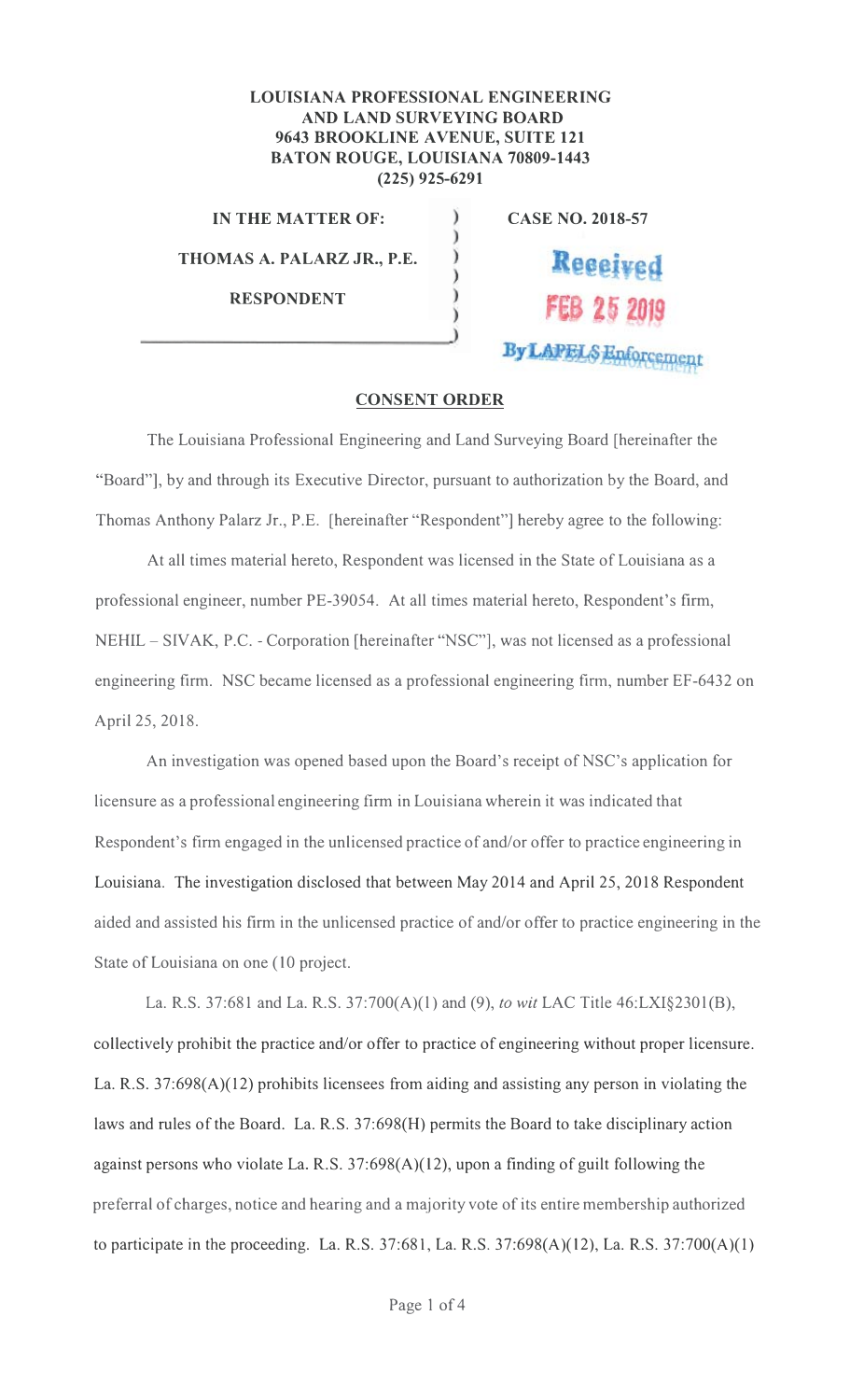and (9), La. R.S. 37:698(H) and LAC Title 46:LXI§230 l(B) were in effect at all times material hereto.

It is undisputed that **(a)** at all times material hereto, Respondent was president, and member of NSC, (b) NSC was not licensed as a professional engineering firm in State of Louisiana, (c) between May 2014 and April 25, 2018 Respondent aided and assisted his firm in the unlicensed practice of engineering on one (1) project in Louisiana.

By letter dated August 31, 2018, the Board gave notice to Respondent that it was considering the preferral of charges against Respondent on the grounds that Respondent may have violated La. R.S. 37:698(A)(12), relative to aiding and assisting his firm in the unlicensed practice of engineering in Louisiana.

Wishing to dispense with the need for further disciplinary action and to conclude the instant proceeding without further delay and expense, for the purpose of this proceeding only, Respondent and the Board do hereby enter into this Consent Order, in which Respondent of his own free will consents to the issuance of a Consent Order by the Board, wherein Respondent agrees to **(a)** pay a fine of Five Hundred and No/100 (\$500.00) Dollars, **(b)** pay administrative costs of One Hundred Twenty-Nine and 08/100 (\$129.08) Dollars, **(c)** successfully complete the Board's online Louisiana Laws and Rules Quiz, **(d)** successfully complete the Board's online Louisiana Professionalism and Ethics Quiz, and (e) the publication of this Consent Order on the Board's website and a summary of this matter in the Board's official journal, the *Louisiana Engineer and Surveyor Journal,* and the reporting of this matter to the National Council of Examiners for Engineering and Surveying (NCEES), identifying Respondent by name.

Respondent admits that his conduct as set forth above constitutes violations of the above referenced laws and/or mles as stated herein. Respondent acknowledges awareness of said laws and/or rules and states that he will comply with all applicable laws and rules henceforth. Respondent has been advised of his right to an informal conference, to be represented by counsel before the Board and/or to appear at any hearing personally or by counsel and present witnesses and evidence in his own behalf, he hereby waives this right and his right to appeal, and he states affirmatively that he has been afforded all administrative remedies due him under the law. Respondent further acknowledges awareness of the fact that the signed original of this Consent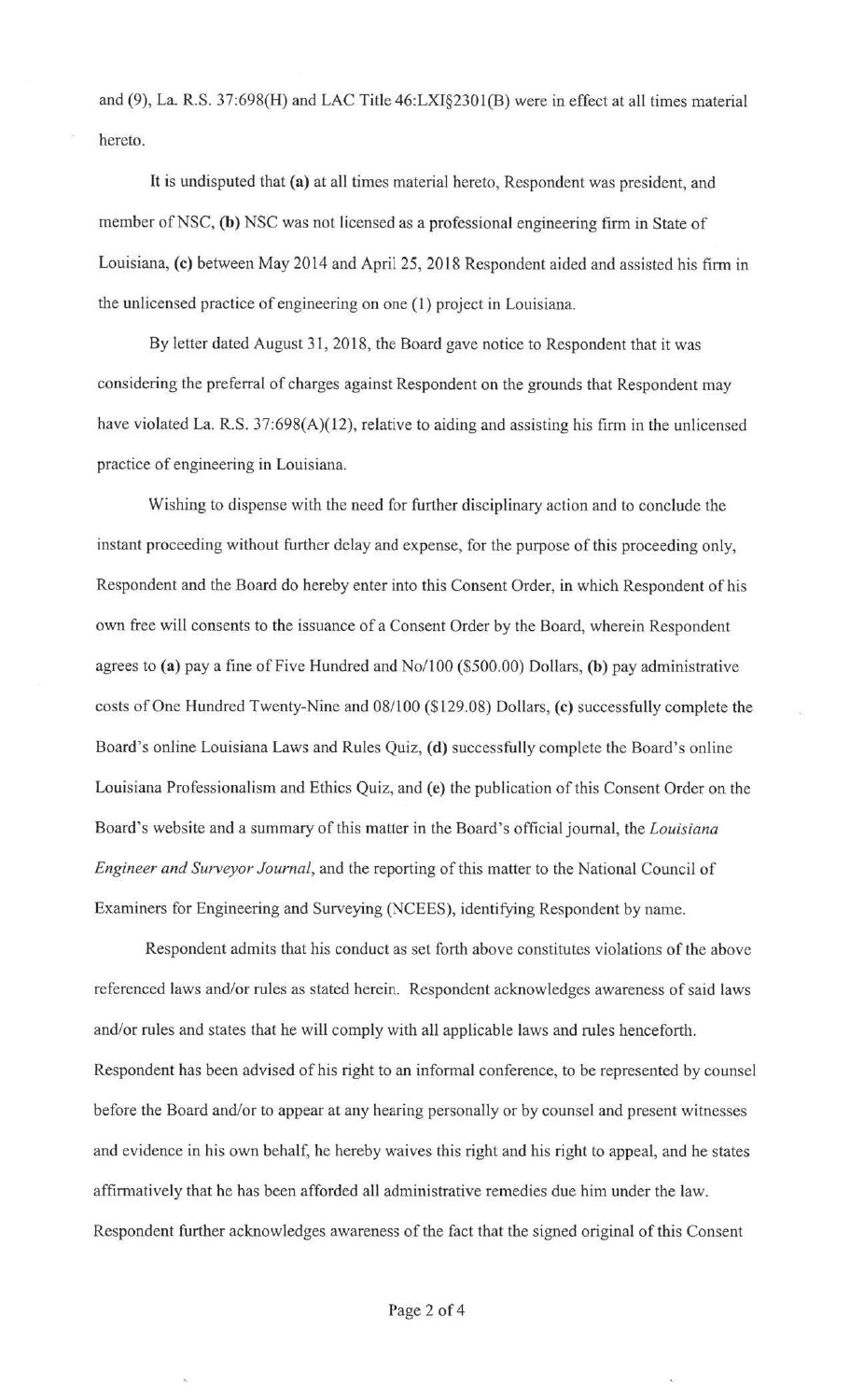Order will remain in the custody of the Board as a public record and will be made available for public inspection and copying upon request.

Therefore, in consideration of the foregoing and by signing this Consent Order, Respondent does hereby waive his right to an informal conference, to a hearing before the Board, to the presenting of evidence and witnesses on his behalf, to Findings of Fact and Conclusions of Law in this case, and to judicial review of this Consent Order.

Respondent hereby represents that (a) he fully understands the meaning and intent of this Consent Order, including but not limited to its final and binding effect, (b) he has voluntarily entered into this Consent Order and that no other promise or agreement of any kind has been made to or with it by any person whatsoever to cause the execution of this instrument and (c) the sanctions set forth in this Consent Order do not prevent the Board from taking further disciplinary or enforcement action against Respondent on matters not specifically addressed in this Consent Order.

WHEREFORE, the Louisiana Professional Engineering and Land Surveying Board and Respondent agree that:

l. Respondent shall pay a fine of Five Hundred and no/100 (\$500.00) Dollars, which shall be tendered to the Board by certified check payable to the Board, due upon the signing of this Consent Order; and

2. Respondent shall pay administrative costs of One Hundred Twenty-Nine and 08/100 (\$129.08) Dollars, which shall be tendered to the Board by certified check payable to the Board, due upon the signing of this Consent Order; and

3. Respondent shall successfully complete the Board's online Louisiana Laws and Rules Quiz with a score of 90% or higher and return it to the Board within sixty (60) days of the effective date of this Consent Order; and

4. Respondent shall successfully complete the Board's online Louisiana Professionalism and Ethics Quiz with a score of 90% or higher and return it to the Board within sixty (60) days of the effective date of this Consent Order; and

5. This Consent Order shall be published on the Board's website and a summary of this matter shall be printed in the official journal of the Board, the *Louisiana Engineer and* 

## Page 3 of 4